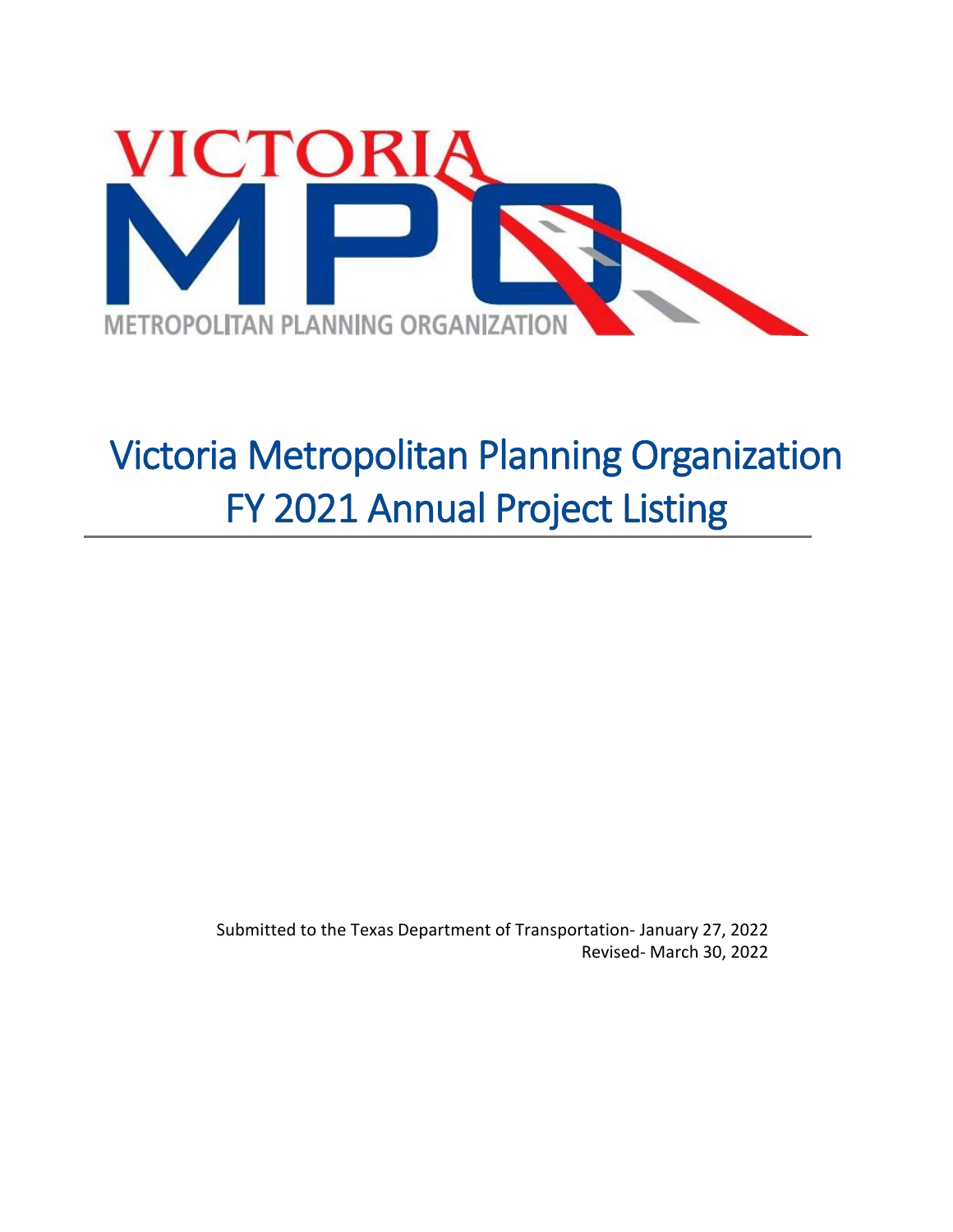#### PURPOSE OF REPORT

Under United States Code (USC) 49 Chapter 53 § 5303 k(7)B(i), Metropolitan Planning Organization's (MPO) are required to "publish or otherwise make available an annual listing of projects, including investments in pedestrian walkways and bicycle transportation facilities, for which Federal funds have been obligated in the preceding year..." The FAST Act requires that this listing, "be consistent with the funding categories identified in the MPO's Transportation Improvement Program." Obligated projects in this report are broken down the following four categories: highways, transit, bicycle and pedestrian, and other grouped projects.

This report provides an overview of the transportation planning and programming process and the resulting federal funding obligation of the Transportation Improvement Program (TIP) for the Victoria MPO's 2021 fiscal year (October 1, 2020 to September 30, 2021). Obligation is the Federal government's commitment to pay its fair share of the project cost. Obligation happens at the time when the project is executed, and the State of Grantee requests the funds. For Federal Transit Administration (FTA) projects, obligation occurs when the FTA grant is awarded. In summary, an obligated project is one that has been approved by the Federal government for reimbursement. Projects contained in the Annual Listing of Projects may not have been initiated or completed in the fiscal year.

#### METROPOLITAN PLANNING ORGANIZATION

The Victoria MPO, acting through the City of Victoria Planning Department and in coordination with the Texas Department of Transportation, is responsible for coordinated, comprehensive, and continuing transportation planning for all modes of surface transportation in the Victoria Metropolitan Area. As an urbanized area with a population over 50,000, the Victoria MPO has been designated as an MPO by the Governor since 1982. The Victoria MPO is governed by a 10-member Policy Advisory Committee comprised of elected and non-elected officials from the MPO's Metropolitan Area. For more information on the Victoria MPO, please visit our website: [www.victoriampo.org.](http://www.victoriampo.org/)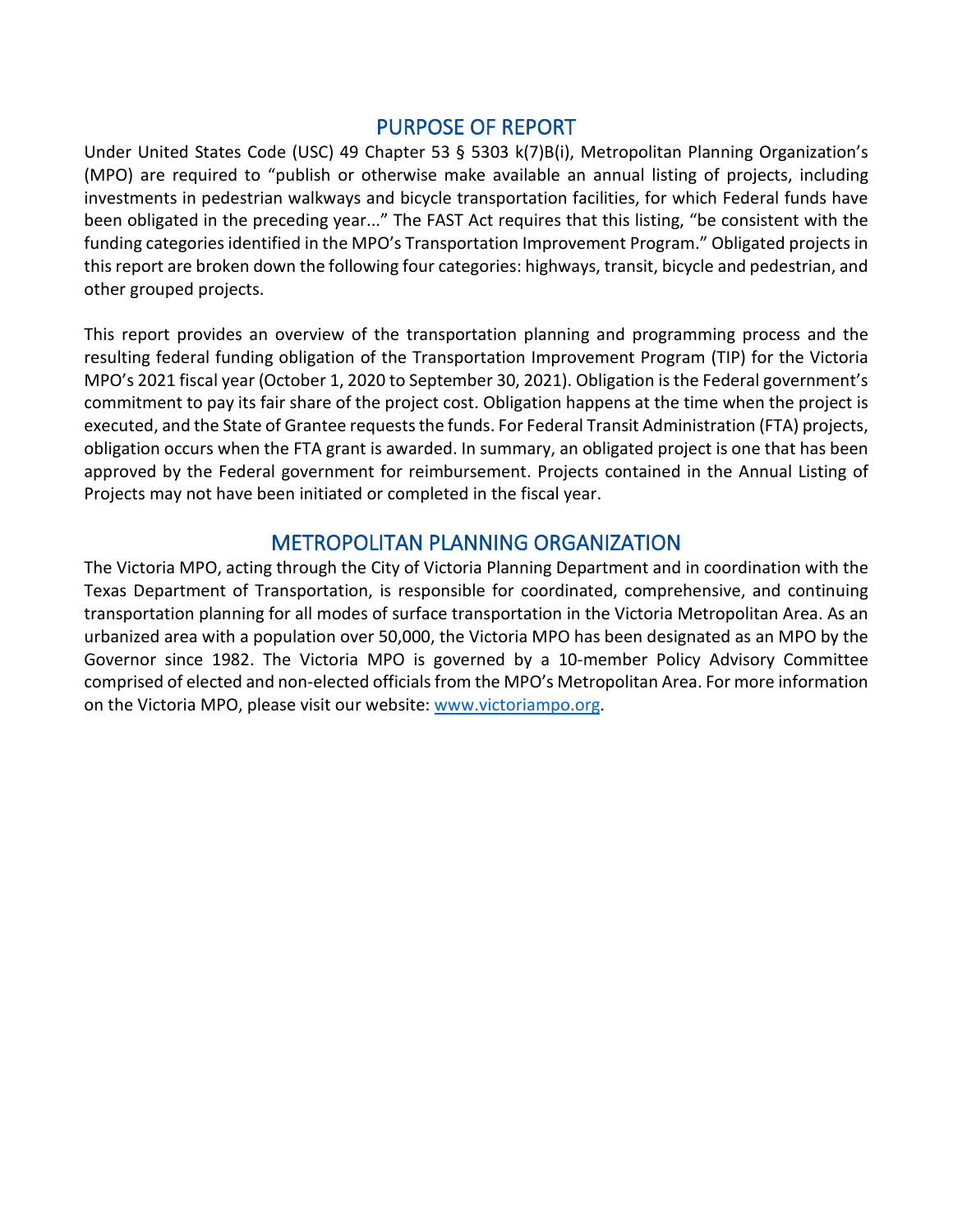### FY 2021 Annual Project Listing Victoria Metropolitan Planning Organization Highway Projects

There were no highway projects obligated in the FY 2021 for the Victoria MPO.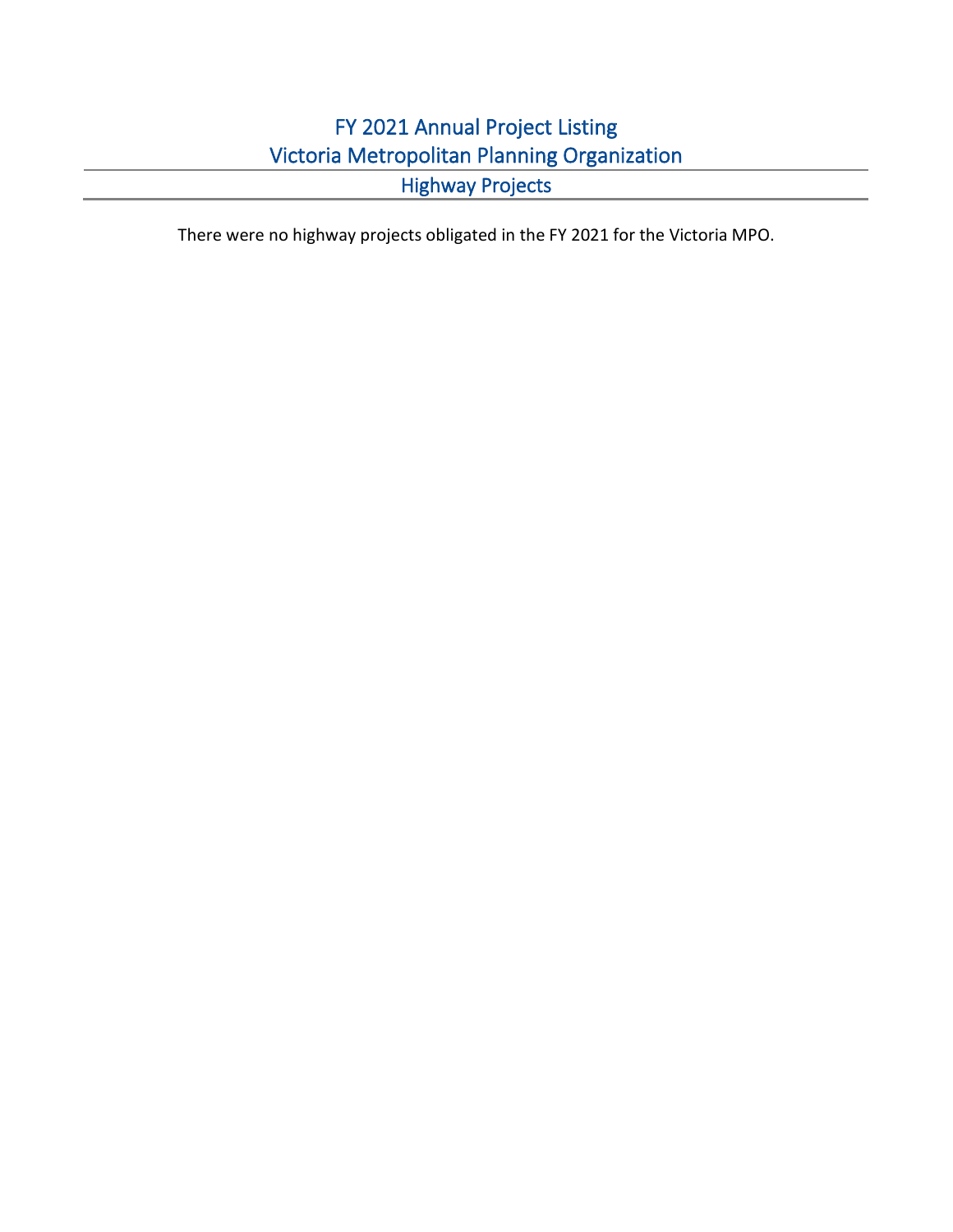# FY 2021 Annual Project Listing Victoria Metropolitan Planning Organization

|                                        |                                                                                | <b>OI UUDUU TIUJULU</b>                                  |                            |           |
|----------------------------------------|--------------------------------------------------------------------------------|----------------------------------------------------------|----------------------------|-----------|
| Federal-Aid Project Number:<br>1602614 |                                                                                |                                                          |                            |           |
| <b>CSJ Number:</b><br>0913-27-074      | MPO Project ID:                                                                | Sponsor:<br><b>TxDOT</b>                                 | Phase of Work:             |           |
| <b>Project Name/Facility:</b>          | Limits:                                                                        |                                                          | <b>Funding Categories:</b> |           |
| <b>CR</b>                              | From: AT SPRING CREEK CR 45                                                    |                                                          | 6                          |           |
|                                        | To: (RAAB RD) STR#AA05-30-001                                                  |                                                          |                            |           |
| Proejct Description:                   |                                                                                |                                                          |                            |           |
| <b>REPLACE BRIDGE AND APPROACHES</b>   |                                                                                |                                                          |                            |           |
|                                        | Amount of Federal Funding Programmed in MPO TIP Modification (MOD):   \$       |                                                          |                            | 22,952.74 |
|                                        |                                                                                | Amount of Federal Funding Obligated in Fiscal Year:   \$ |                            | 22,952.74 |
|                                        | <b>Amount of Federal Funding Remaining and Available for Subsequent Years:</b> |                                                          |                            | \$0.00    |
|                                        |                                                                                |                                                          |                            |           |

| Federal-Aid Project Number:<br>1602615 |                                                                         |                                                          |                            |           |
|----------------------------------------|-------------------------------------------------------------------------|----------------------------------------------------------|----------------------------|-----------|
| <b>CSJ Number:</b><br>0913-27-075      | MPO Project ID:                                                         | Sponsor:<br><b>TxDOT</b>                                 | Phase of Work:<br>C, E     |           |
| <b>Project Name/Facility:</b>          | Limits:                                                                 |                                                          | <b>Funding Categories:</b> |           |
| <b>CR</b>                              | From: AT DRAW CR 694                                                    |                                                          | 6                          |           |
|                                        | To: (TIBILETTI RD) STR AA03-69-001                                      |                                                          |                            |           |
| Proejct Description:                   |                                                                         |                                                          |                            |           |
| <b>REPLACE BRIDGE AND APPROACHES</b>   |                                                                         |                                                          |                            |           |
|                                        |                                                                         | Amount of Federal Funding Programmed in MPO TIP:   \$    |                            | 16,571.67 |
|                                        |                                                                         | Amount of Federal Funding Obligated in Fiscal Year:   \$ |                            | 16,571.67 |
|                                        | Amount of Federal Funding Remaining and Available for Subsequent Years: |                                                          |                            | \$0.00    |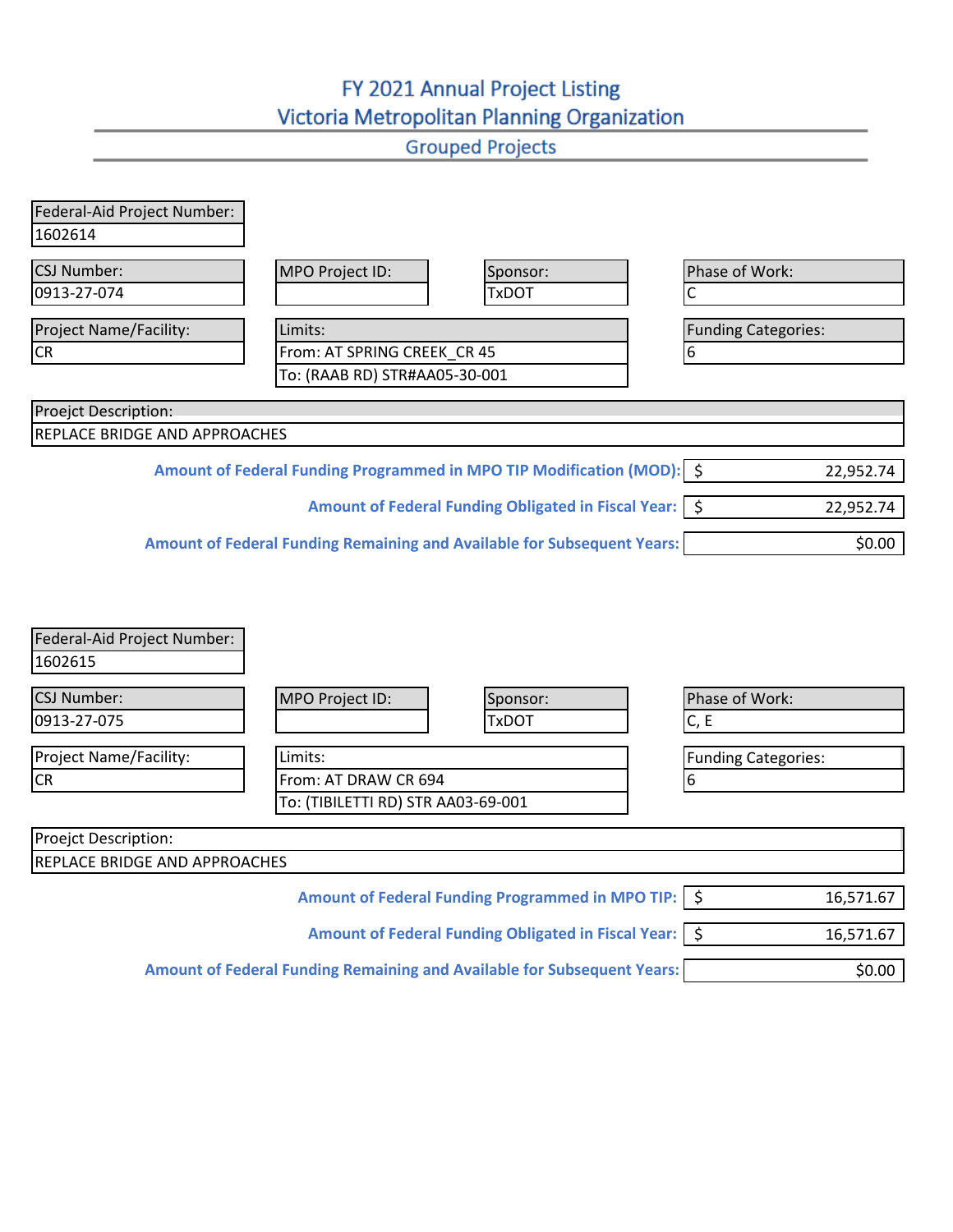| Federal-Aid Project Number:            |                                                   |                                                                                |                            |              |
|----------------------------------------|---------------------------------------------------|--------------------------------------------------------------------------------|----------------------------|--------------|
| 1902295- Modification (MOD)            |                                                   |                                                                                |                            |              |
| <b>CSJ Number:</b>                     | MPO Project ID:                                   | Sponsor:                                                                       | Phase of Work:             |              |
| 0089-07-161                            |                                                   | <b>TxDOT</b>                                                                   | C                          |              |
| Project Name/Facility:                 | Limits:                                           |                                                                                | <b>Funding Categories:</b> |              |
| <b>US 59</b>                           | From: FM 961                                      |                                                                                | 8                          |              |
|                                        | To: FM 960                                        |                                                                                |                            |              |
| Proejct Description:                   |                                                   |                                                                                |                            |              |
| <b>INSTALL MEDIAN BARRIER</b>          |                                                   |                                                                                |                            |              |
|                                        |                                                   | Amount of Federal Funding Programmed in MPO TIP:   \$                          |                            | 1,385,715.50 |
|                                        |                                                   | Amount of Federal Funding Obligated in Fiscal Year:   \$                       |                            | 1,385,715.50 |
|                                        |                                                   | Amount of Federal Funding Remaining and Available for Subsequent Years:        |                            | \$0.00       |
| Federal-Aid Project Number:            |                                                   |                                                                                |                            |              |
| 2018506- Modification (MOD             |                                                   |                                                                                |                            |              |
| CSJ Number:                            | MPO Project ID:                                   | Sponsor:                                                                       | Phase of Work:             |              |
| 0088-05-091                            |                                                   | <b>TxDOT</b>                                                                   | С                          |              |
| Project Name/Facility:                 | Limits:                                           |                                                                                | <b>Funding Categories:</b> |              |
| <b>US 59</b>                           | From: LP 463                                      |                                                                                | 1                          |              |
|                                        | To: SPUR 91                                       |                                                                                |                            |              |
| Proejct Description:                   |                                                   |                                                                                |                            |              |
| <b>ACP OVERLAY</b>                     |                                                   |                                                                                |                            |              |
|                                        |                                                   | Amount of Federal Funding Programmed in MPO TIP:   \$                          |                            | 1,667,669.64 |
|                                        |                                                   | Amount of Federal Funding Obligated in Fiscal Year:   \$                       |                            | 1,667,669.64 |
|                                        |                                                   | <b>Amount of Federal Funding Remaining and Available for Subsequent Years:</b> |                            | \$0.00       |
| Federal-Aid Project Number:<br>2019097 |                                                   |                                                                                |                            |              |
|                                        |                                                   |                                                                                |                            |              |
| <b>CSJ Number:</b><br>0497-05-038      | MPO Project ID:                                   | Sponsor:                                                                       | Phase of Work:             |              |
|                                        |                                                   | <b>TxDOT</b>                                                                   | C, R                       |              |
| <b>Project Name/Facility:</b>          | Limits:                                           |                                                                                | <b>Funding Categories:</b> |              |
| FM 616                                 | From: AT CHOCOLATE BAYOU<br>To: STR # 0497-05-008 |                                                                                |                            |              |
|                                        |                                                   |                                                                                |                            |              |
| Proejct Description:                   |                                                   |                                                                                |                            |              |
| REPLACE BRIDGE AND APPROACHES          |                                                   |                                                                                |                            |              |
|                                        |                                                   | Amount of Federal Funding Programmed in MPO TIP: \$                            |                            | 1,454,056.86 |
|                                        |                                                   | Amount of Federal Funding Obligated in Fiscal Year:   \$                       |                            | 1,454,056.86 |
|                                        |                                                   | <b>Amount of Federal Funding Remaining and Available for Subsequent Years:</b> |                            | \$0.00       |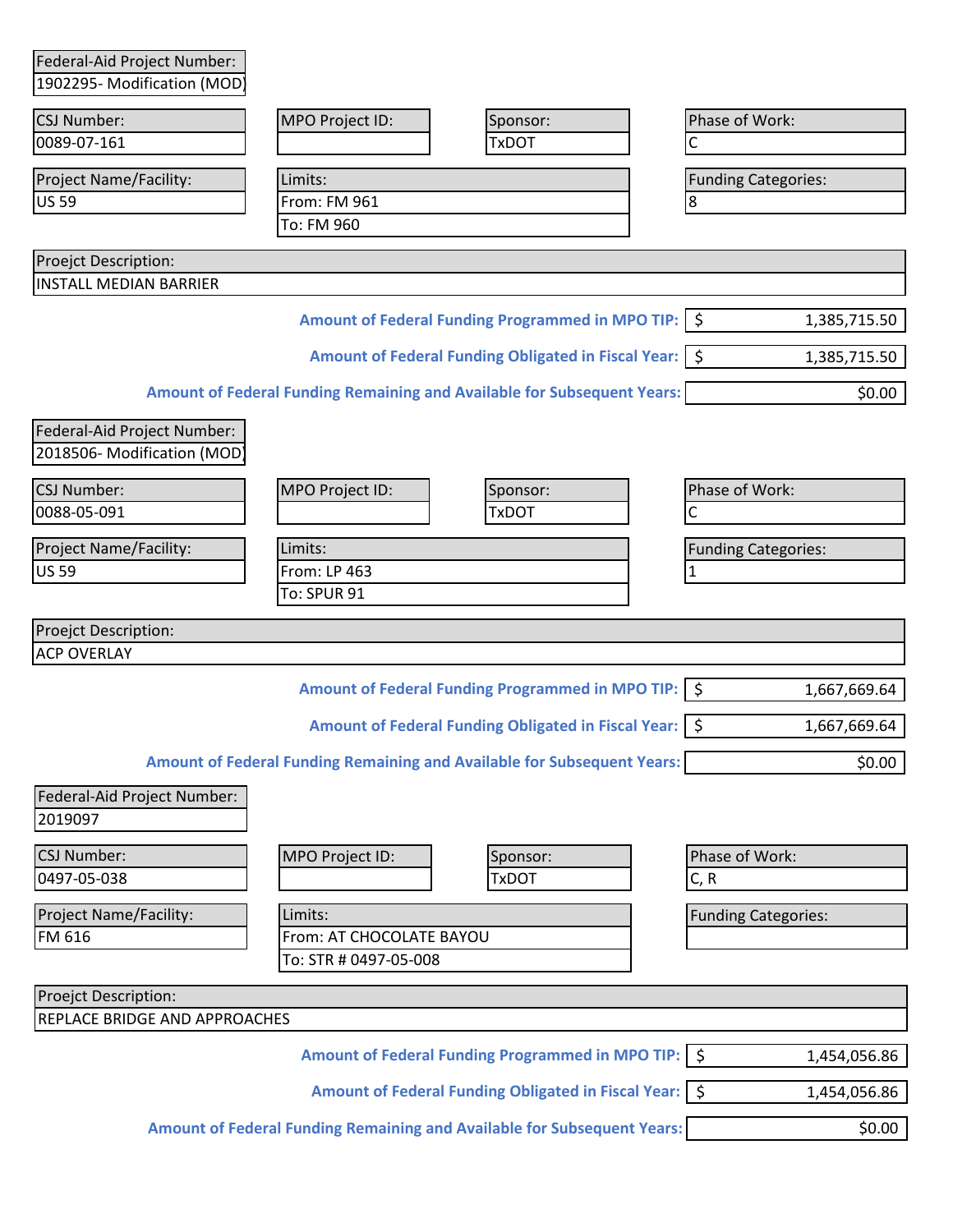| 2019416- Modification (MOD)                                         |                                       |                                                                                |              |                            |
|---------------------------------------------------------------------|---------------------------------------|--------------------------------------------------------------------------------|--------------|----------------------------|
| <b>CSJ Number:</b>                                                  | MPO Project ID:                       | Sponsor:                                                                       |              | Phase of Work:             |
| 0026-03-045                                                         |                                       | <b>TxDOT</b>                                                                   | C            |                            |
| Project Name/Facility:                                              | Limits:                               |                                                                                |              | <b>Funding Categories:</b> |
| US 90                                                               | From: @ FM 2672                       |                                                                                | 8            |                            |
|                                                                     | To: .                                 |                                                                                |              |                            |
| Proejct Description:                                                |                                       |                                                                                |              |                            |
| <b>INSTALL SAFETY LIGHTING</b>                                      |                                       |                                                                                |              |                            |
|                                                                     |                                       | Amount of Federal Funding Programmed in MPO TIP:   \$                          |              | 35,677.89                  |
|                                                                     |                                       | Amount of Federal Funding Obligated in Fiscal Year:   \$                       |              | 35,677.89                  |
|                                                                     |                                       | Amount of Federal Funding Remaining and Available for Subsequent Years:        |              | \$0.00                     |
| Federal-Aid Project Number:<br>2020315                              |                                       |                                                                                |              |                            |
| CSJ Number:                                                         | MPO Project ID:                       | Sponsor:                                                                       |              | Phase of Work:             |
| 0913-27-077                                                         |                                       | <b>TxDOT</b>                                                                   | $\mathsf{C}$ |                            |
| Project Name/Facility:                                              | Limits:                               |                                                                                |              | <b>Funding Categories:</b> |
| <b>CR</b>                                                           | From: AT HAINES FLAT CREEK CR 150     |                                                                                | 6            |                            |
|                                                                     |                                       | To: (FORDTRAN STORE RD) STR AA01-50-001                                        |              |                            |
|                                                                     |                                       |                                                                                |              |                            |
|                                                                     |                                       |                                                                                |              |                            |
| <b>Proejct Description:</b><br><b>REPLACE BRIDGE AND APPROACHES</b> |                                       |                                                                                |              |                            |
|                                                                     |                                       | Amount of Federal Funding Programmed in MPO TIP:   \$                          |              | 12,824.00                  |
|                                                                     |                                       | Amount of Federal Funding Obligated in Fiscal Year:   \$                       |              | 12,824.00                  |
|                                                                     |                                       | <b>Amount of Federal Funding Remaining and Available for Subsequent Years:</b> |              | \$0.00                     |
| Federal-Aid Project Number:                                         |                                       |                                                                                |              |                            |
| 2020435                                                             |                                       |                                                                                |              |                            |
| <b>CSJ Number:</b>                                                  | MPO Project ID:                       | Sponsor:                                                                       |              | Phase of Work:             |
| 0370-04-033                                                         |                                       | <b>TxDOT</b>                                                                   | C            |                            |
|                                                                     |                                       |                                                                                |              |                            |
| Project Name/Facility:<br><b>US77</b>                               | Limits:<br>From: FM 682               |                                                                                | $\mathbf{1}$ | <b>Funding Categories:</b> |
|                                                                     | To: 8.758 MI. S OF FM 682 (CDJ BREAK) |                                                                                |              |                            |
|                                                                     |                                       |                                                                                |              |                            |
| Proejct Description:<br>PAVEMENT REPAIR AND SURFACING               |                                       |                                                                                |              |                            |
|                                                                     |                                       | Amount of Federal Funding Programmed in MPO TIP:   \$                          |              | 6,000,000.00               |
|                                                                     |                                       | Amount of Federal Funding Obligated in Fiscal Year:   \$                       |              | 6,000,000.00               |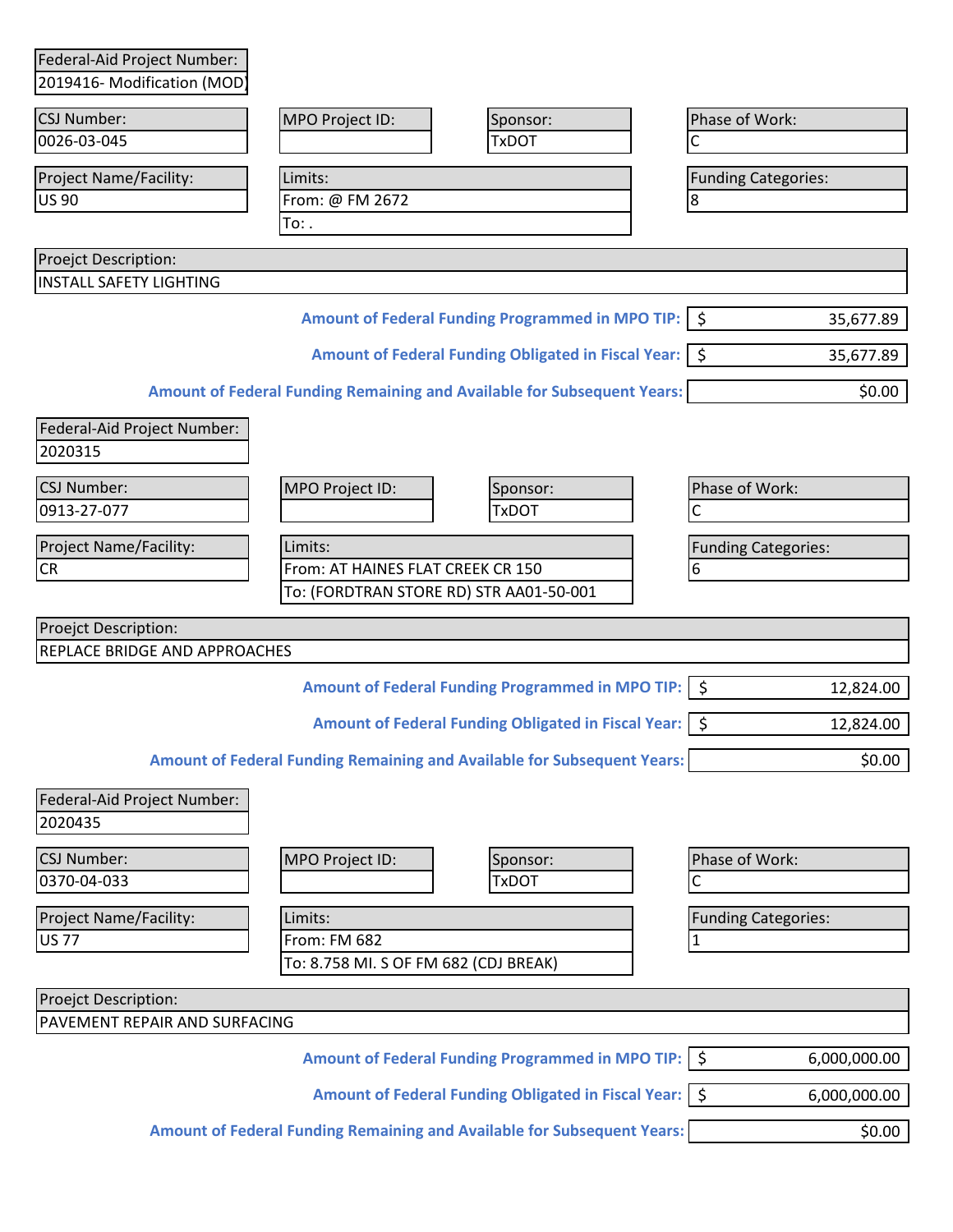| 2020988- Modification (MOD)            |                                                                       |                                                                                |                            |
|----------------------------------------|-----------------------------------------------------------------------|--------------------------------------------------------------------------------|----------------------------|
| <b>CSJ Number:</b>                     | MPO Project ID:                                                       | Sponsor:                                                                       | Phase of Work:             |
| 0088-05-104                            |                                                                       | <b>TxDOT</b>                                                                   | C                          |
|                                        |                                                                       |                                                                                |                            |
| Project Name/Facility:<br><b>US 59</b> | Limits:                                                               |                                                                                | <b>Funding Categories:</b> |
|                                        | From: 0.450 MILES SOUTH OF SH 185<br>To: 0.391 MILES NORTH OF FM 1686 |                                                                                | 8                          |
|                                        |                                                                       |                                                                                |                            |
| <b>Proejct Description:</b>            |                                                                       |                                                                                |                            |
| HAZARD ELIMINATION & SAFETY            |                                                                       |                                                                                |                            |
|                                        |                                                                       | Amount of Federal Funding Programmed in MPO TIP:   \$                          | 906,738.68                 |
|                                        |                                                                       | Amount of Federal Funding Obligated in Fiscal Year:   \$                       | 906,738.68                 |
|                                        |                                                                       | <b>Amount of Federal Funding Remaining and Available for Subsequent Years:</b> | \$0.00                     |
| Federal-Aid Project Number:            |                                                                       |                                                                                |                            |
| 2021388                                |                                                                       |                                                                                |                            |
|                                        |                                                                       |                                                                                |                            |
| <b>CSJ Number:</b>                     | MPO Project ID:                                                       | Sponsor:                                                                       | Phase of Work:             |
| 0089-19-013                            |                                                                       | <b>TxDOT</b>                                                                   | C                          |
| Project Name/Facility:                 | Limits:                                                               |                                                                                | <b>Funding Categories:</b> |
| <b>BU 59-T</b>                         | From: AT AZALEA                                                       |                                                                                | 8                          |
|                                        | To: .                                                                 |                                                                                |                            |
|                                        |                                                                       |                                                                                |                            |
|                                        |                                                                       |                                                                                |                            |
| <b>Proejct Description:</b>            |                                                                       |                                                                                |                            |
| TRAFFIC SIGNAL IMPROVEMENTS            |                                                                       |                                                                                |                            |
|                                        |                                                                       | Amount of Federal Funding Programmed in MPO TIP:   \$                          | 235,823.94                 |
|                                        |                                                                       | Amount of Federal Funding Obligated in Fiscal Year:   \$                       | 235,823.94                 |
|                                        |                                                                       | <b>Amount of Federal Funding Remaining and Available for Subsequent Years:</b> | \$0.00                     |
|                                        |                                                                       |                                                                                |                            |
| Federal-Aid Project Number:<br>2021720 |                                                                       |                                                                                |                            |
| <b>CSJ Number:</b>                     |                                                                       |                                                                                |                            |
| 0089-19-014                            | MPO Project ID:                                                       | Sponsor:<br><b>TxDOT</b>                                                       | Phase of Work:<br>С        |
|                                        |                                                                       |                                                                                |                            |
| Project Name/Facility:                 | Limits:                                                               |                                                                                | <b>Funding Categories:</b> |
| <b>BU 59-T</b>                         | From: 0.1 MI WEST OF LP 463                                           |                                                                                | 8                          |
|                                        | To: BU 77S (NAVARRO STREET)                                           |                                                                                |                            |
| <b>Proejct Description:</b>            |                                                                       |                                                                                |                            |
| <b>INSTALL RAISED MEDIAN</b>           |                                                                       |                                                                                |                            |
|                                        |                                                                       | Amount of Federal Funding Programmed in MPO TIP: S                             | 3,112,462.48               |
|                                        |                                                                       | Amount of Federal Funding Obligated in Fiscal Year:   \$                       | 3,112,462.48               |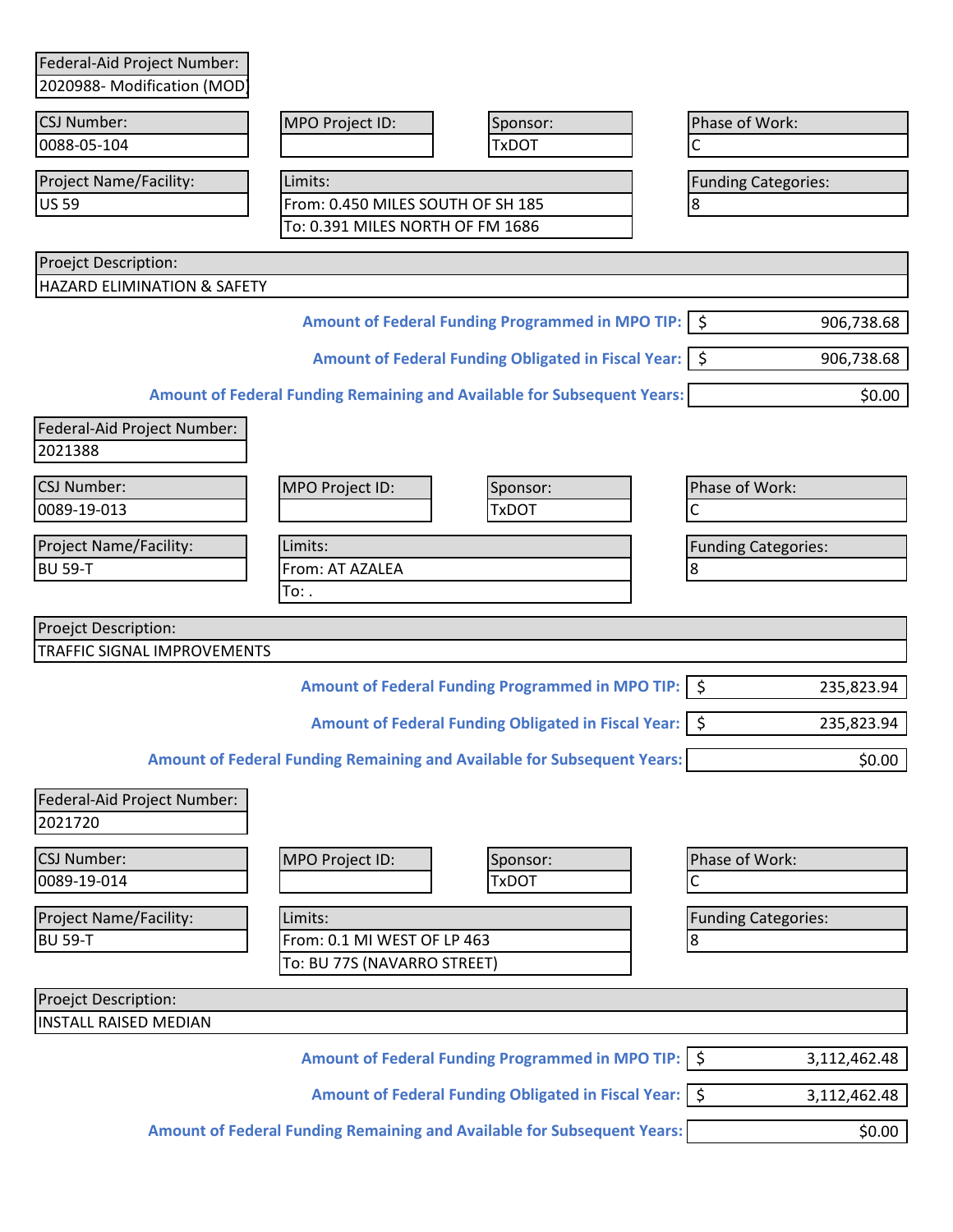| Federal-Aid Project Number:            |                              |                                                                                |                            |              |
|----------------------------------------|------------------------------|--------------------------------------------------------------------------------|----------------------------|--------------|
| 2022059                                |                              |                                                                                |                            |              |
| CSJ Number:                            | MPO Project ID:              | Sponsor:                                                                       | Phase of Work:             |              |
| 2350-01-070                            |                              | <b>TxDOT</b>                                                                   | C                          |              |
| Project Name/Facility:                 | Limits:                      |                                                                                | <b>Funding Categories:</b> |              |
| SL 463                                 | From: 0.02 MI WEST OF BU 77S |                                                                                | 10, LC                     |              |
|                                        | To: 0.7 MI EAST OF BU 77S    |                                                                                |                            |              |
| Proejct Description:                   |                              |                                                                                |                            |              |
| LANDSCAPE DEVELOPMENT                  |                              |                                                                                |                            |              |
|                                        |                              | Amount of Federal Funding Programmed in MPO TIP:   \$                          |                            | 303,716.22   |
|                                        |                              | Amount of Federal Funding Obligated in Fiscal Year:   \$                       |                            | 303,716.22   |
|                                        |                              | <b>Amount of Federal Funding Remaining and Available for Subsequent Years:</b> |                            | \$0.00       |
| Federal-Aid Project Number:<br>2022093 |                              |                                                                                |                            |              |
| <b>CSJ Number:</b>                     | MPO Project ID:              | Sponsor:                                                                       | Phase of Work:             |              |
| 0026-06-035                            |                              | <b>TxDOT</b>                                                                   | Ċ                          |              |
| Project Name/Facility:                 | Limits:                      |                                                                                | <b>Funding Categories:</b> |              |
| <b>US 90</b>                           | From: FM 806                 |                                                                                | $\mathbf{1}$               |              |
|                                        | To: 0.056 MI W OF FRONT ST   |                                                                                |                            |              |
| Proejct Description:                   |                              |                                                                                |                            |              |
| <b>SEAL COAT</b>                       |                              |                                                                                |                            |              |
|                                        |                              |                                                                                |                            |              |
|                                        |                              | Amount of Federal Funding Programmed in MPO TIP:   \$                          |                            | 8,240,671.17 |
|                                        |                              | Amount of Federal Funding Obligated in Fiscal Year:   \$                       |                            | 8,240,671.17 |
|                                        |                              | Amount of Federal Funding Remaining and Available for Subsequent Years:        |                            | \$0.00       |
| Federal-Aid Project Number:<br>2B20017 |                              |                                                                                |                            |              |
| <b>CSJ Number:</b>                     | MPO Project ID:              | Sponsor:                                                                       | Phase of Work:             |              |
| 0913-27-082                            |                              | <b>TxDOT</b>                                                                   | C                          |              |
| Project Name/Facility:                 | Limits:                      |                                                                                | <b>Funding Categories:</b> |              |
| CR                                     | From: AT DRAW                |                                                                                | 6                          |              |
|                                        |                              | To: STR #AA02-85-001 (BLACK BAYOU RD #2)                                       |                            |              |
| Proejct Description:                   |                              |                                                                                |                            |              |
| REPLACE BRIDGE AND APPROACHES          |                              |                                                                                |                            |              |
|                                        |                              | Amount of Federal Funding Programmed in MPO TIP:   \$                          |                            | 14,064.96    |
|                                        |                              |                                                                                |                            |              |
|                                        |                              | Amount of Federal Funding Obligated in Fiscal Year: \$                         |                            | 14,064.96    |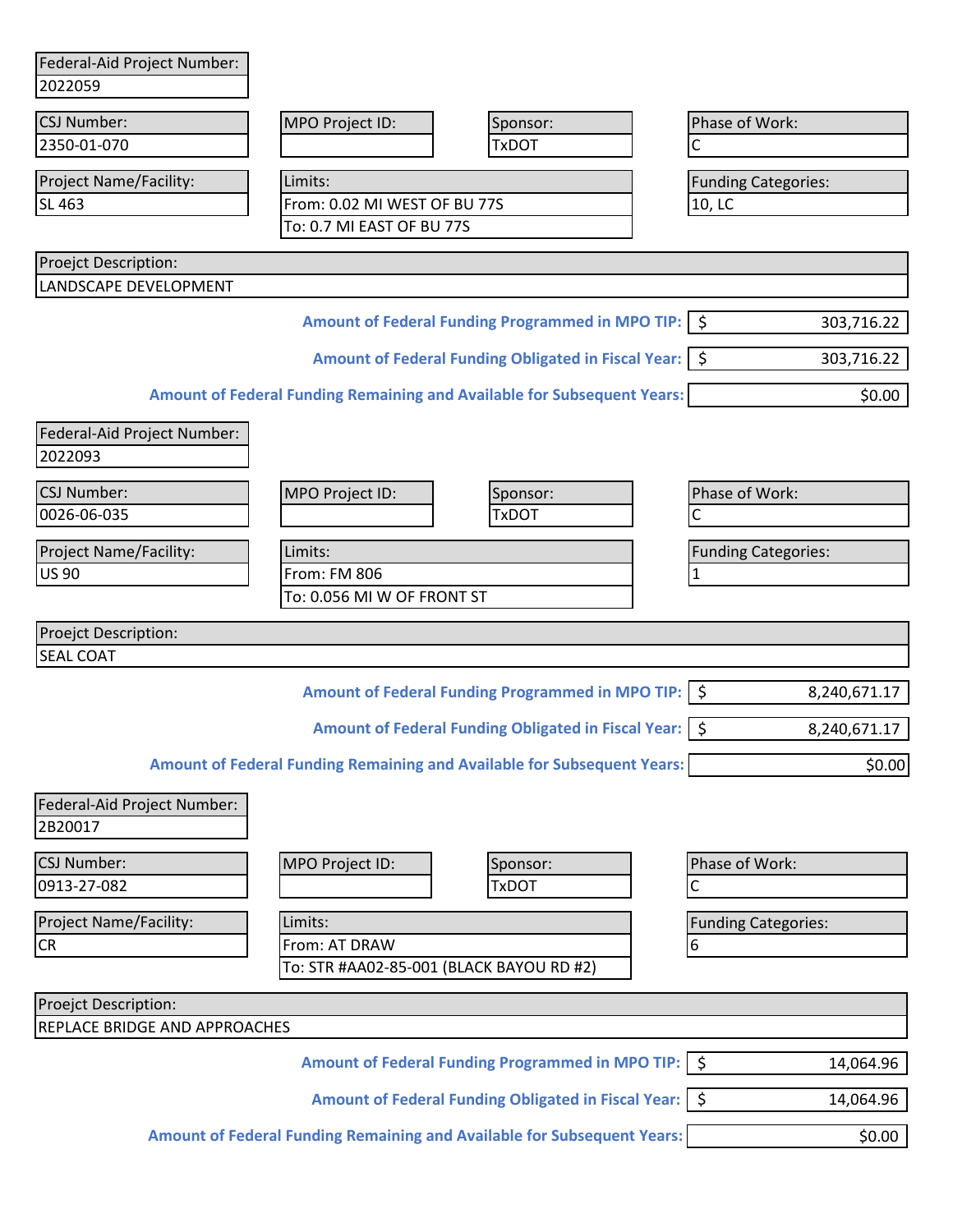| Federal-Aid Project Number:          |                                                                                |                                                          |                            |           |
|--------------------------------------|--------------------------------------------------------------------------------|----------------------------------------------------------|----------------------------|-----------|
| 2B20082                              |                                                                                |                                                          |                            |           |
|                                      |                                                                                |                                                          |                            |           |
| <b>CSJ Number:</b><br>0913-27-073    | MPO Project ID:                                                                | Sponsor:<br><b>TxDOT</b>                                 | Phase of Work:             |           |
|                                      |                                                                                |                                                          |                            |           |
| Project Name/Facility:               | Limits:                                                                        |                                                          | <b>Funding Categories:</b> |           |
| <b>CR</b>                            | <b>From: AT DRAW</b>                                                           |                                                          | 6                          |           |
|                                      | To: STR # AA03-05-001 (GUADALUPE RD)                                           |                                                          |                            |           |
| <b>Proejct Description:</b>          |                                                                                |                                                          |                            |           |
| <b>REPLACE BRIDGE AND APPROACHES</b> |                                                                                |                                                          |                            |           |
|                                      |                                                                                | Amount of Federal Funding Programmed in MPO TIP:   \$    |                            | 11,760.00 |
|                                      |                                                                                | Amount of Federal Funding Obligated in Fiscal Year:   \$ |                            | 11,760.00 |
|                                      | <b>Amount of Federal Funding Remaining and Available for Subsequent Years:</b> |                                                          |                            | \$0.00    |
|                                      |                                                                                |                                                          |                            |           |
|                                      |                                                                                |                                                          |                            |           |
|                                      |                                                                                |                                                          |                            |           |
| Federal-Aid Project Number:          |                                                                                |                                                          |                            |           |
| 2B20083                              |                                                                                |                                                          |                            |           |

| <b>CSJ Number:</b>                   | MPO Project ID:                    | Sponsor:                                                 | Phase of Work:             |           |
|--------------------------------------|------------------------------------|----------------------------------------------------------|----------------------------|-----------|
| 0913-27-078                          |                                    | <b>TxDOT</b>                                             |                            |           |
| Project Name/Facility:               | Limits:                            |                                                          | <b>Funding Categories:</b> |           |
| <b>CR</b>                            |                                    | From: AT LONE TREE CREEK CR 117<br>6                     |                            |           |
|                                      | To: (HENDERSON RD) STR AA01-80-001 |                                                          |                            |           |
| Proejct Description:                 |                                    |                                                          |                            |           |
| <b>REPLACE BRIDGE AND APPROACHES</b> |                                    |                                                          |                            |           |
|                                      |                                    | Amount of Federal Funding Programmed in MPO TIP:   \$    |                            | 29,008.00 |
|                                      |                                    | Amount of Federal Funding Obligated in Fiscal Year:   \$ |                            | 29,008.00 |

Amount of Federal Funding Remaining and Available for Subsequent Years: **\$0.00** \$0.00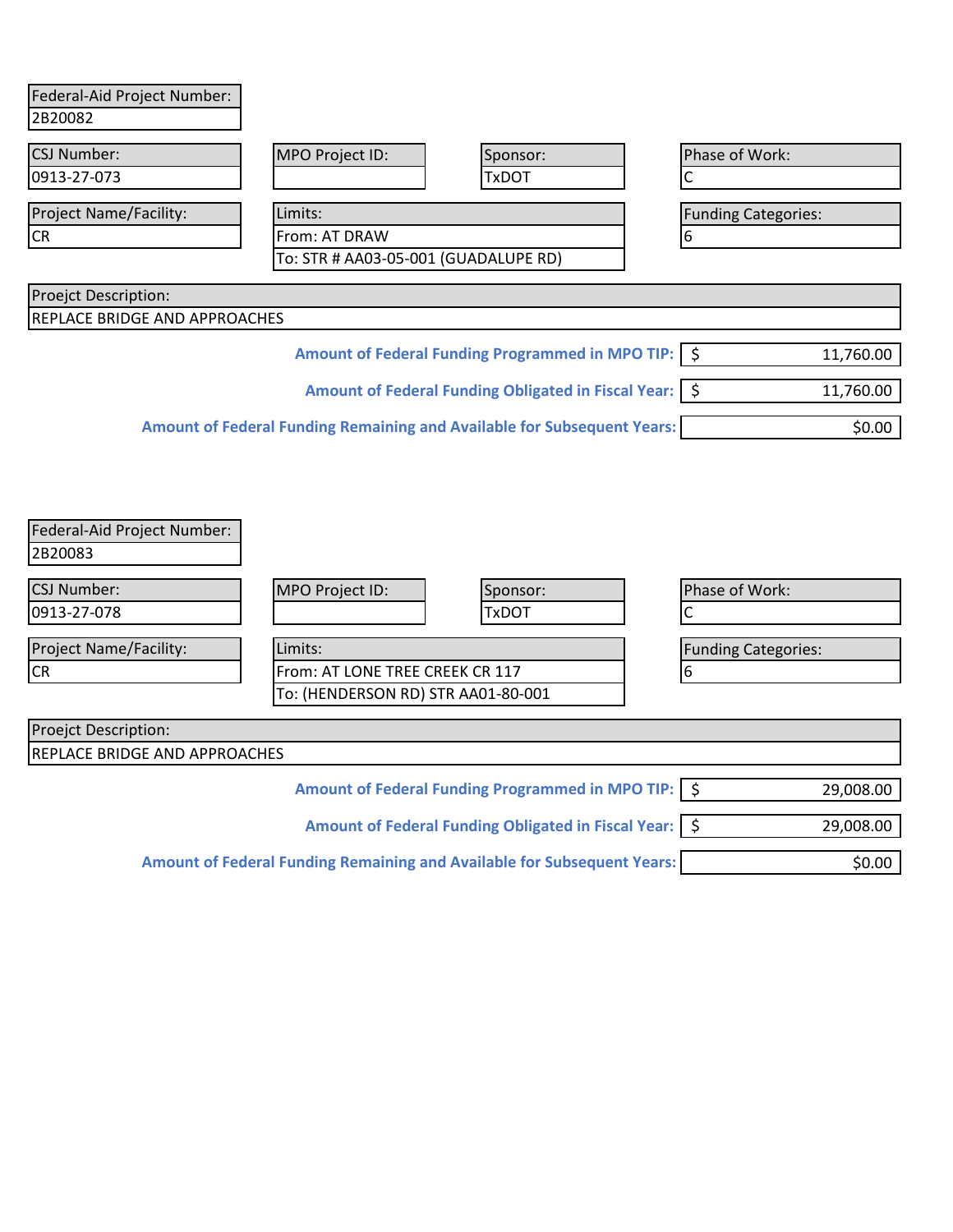## FY 2021 Annual Project Listing Victoria Metropolitan Planning Organization

| <b>Transit Projects</b>                                                                                 |                                                               |                                   |                |  |
|---------------------------------------------------------------------------------------------------------|---------------------------------------------------------------|-----------------------------------|----------------|--|
| Project ID:                                                                                             | 2215307                                                       | <b>Federal Cost:</b>              | \$2,181,525.00 |  |
| CSJ Number:                                                                                             |                                                               | State Cost:                       | \$362,616.00   |  |
| Project Name:                                                                                           | Victoria Transit                                              | Local Cost:                       |                |  |
| <b>County Name:</b>                                                                                     | Victoria County                                               | Local Contribution:               | \$290,028.24   |  |
| From:                                                                                                   |                                                               | Total:                            | \$2,834,169.24 |  |
| To:                                                                                                     |                                                               | Let Date:                         |                |  |
| Work Type:                                                                                              | Fixed Route, Para Transit,                                    | <b>Funding Category:</b>          |                |  |
|                                                                                                         | and Medical Transportation                                    | <b>Estimated Completion Date:</b> | Yearly         |  |
|                                                                                                         |                                                               |                                   | Program        |  |
|                                                                                                         | Amount of funds programmed in the TIP (multi-phased project): |                                   | \$2,834,169.24 |  |
| Amount obligated in the program year (FY 2021):                                                         |                                                               |                                   | \$2,834,169.24 |  |
| Amount of funds remaining and available for use in subsequent years (multi-phased<br>\$0.00<br>project) |                                                               |                                   |                |  |
| Total Federal Funds Obligated in FY 2021 (Transit Projects):                                            |                                                               |                                   | \$2,181,525.00 |  |